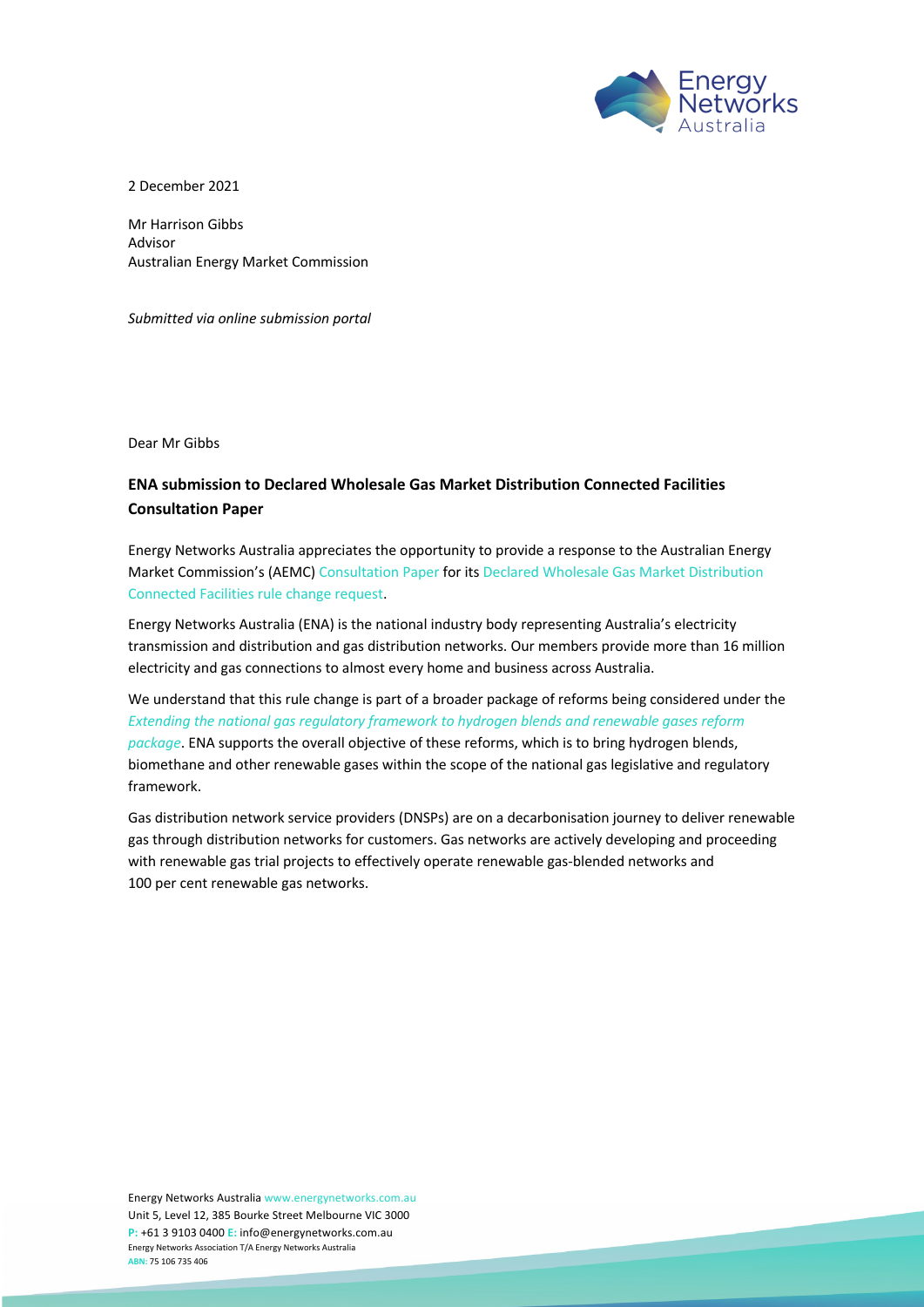

## ENA supports the intent of the rule change

Only facilities that are connected to the Victorian declared transmission system (DTS) can participate in the Victorian Declared Wholesale Gas Market (DWGM) under the current rules. This rule change seeks to allow distribution-connected facilities to participate in the DWGM by amending the rules framework that the DWGM operates within.

ENA supports the intent of the National Gas Amendment (DWGM Distribution Connected Facilities) Rule 2022, which we understand to be to allow the participation of distribution connected production and storage facilities in the DWGM, including but not limited to hydrogen, biomethane and other renewable gases.

The Victorian Government has legislated a long-term emissions reduction target of net-zero by 2050 and through *Gas Vision 2050*, gas networks are working to decarbonise their networks.

Distribution-connected facilities are often innovative in nature and typically involve hydrogen, biomethane or other renewable gases. Practical steps that facilitate the inclusion of distribution-connected production and storage facilities into the DWGM should be progressed. ENA believes that this rule change request promotes the long-term interest of energy consumers as it is a key initial step in providing Victorian gas network customers with renewable gas options.

Additionally, we agree with the proponent of the rule change, the Victorian Minister for Energy, Environment and Climate Change, that the long-term costs of inaction are very likely to be greater than the costs associated with the proposed rule change. The long-term costs of inaction are likely significant, while the costs of implementing this rule change are likely to be substantially lower.

## Proponent's preferred option

Broadly, the proponent's preferred option:

- » includes distribution-connected facilities in the scheduling of supply and demand from declared networks,
- includes new injection points for distribution supply facilities to offer gas into the market, and
- » changes the definition of demand in the DWGM to incorporate all gas usage from the transmission or distribution system and reflect the combined volumes from transmission connected customers and distribution demand within the gas retail market.

ENA generally supports the three actions outlined above and believes that these actions are likely to contribute to achieving the National Gas Objective.

## Materiality threshold for bidding and scheduling requirements

Under the proposed framework, distribution-connected facilities would be subject to the suite of bidding and scheduling requirements in the DWGM. The bidding and scheduling requirements appear to be tailored towards relatively large facilities directly injecting into the transmission network rather than potentially smaller facilities that would be injecting into the distribution network. ENA believes that if these requirements were to apply to smaller distribution-connected facilities, the cost of compliance with the current suite of bidding and scheduling requirements would likely outweigh the benefits.